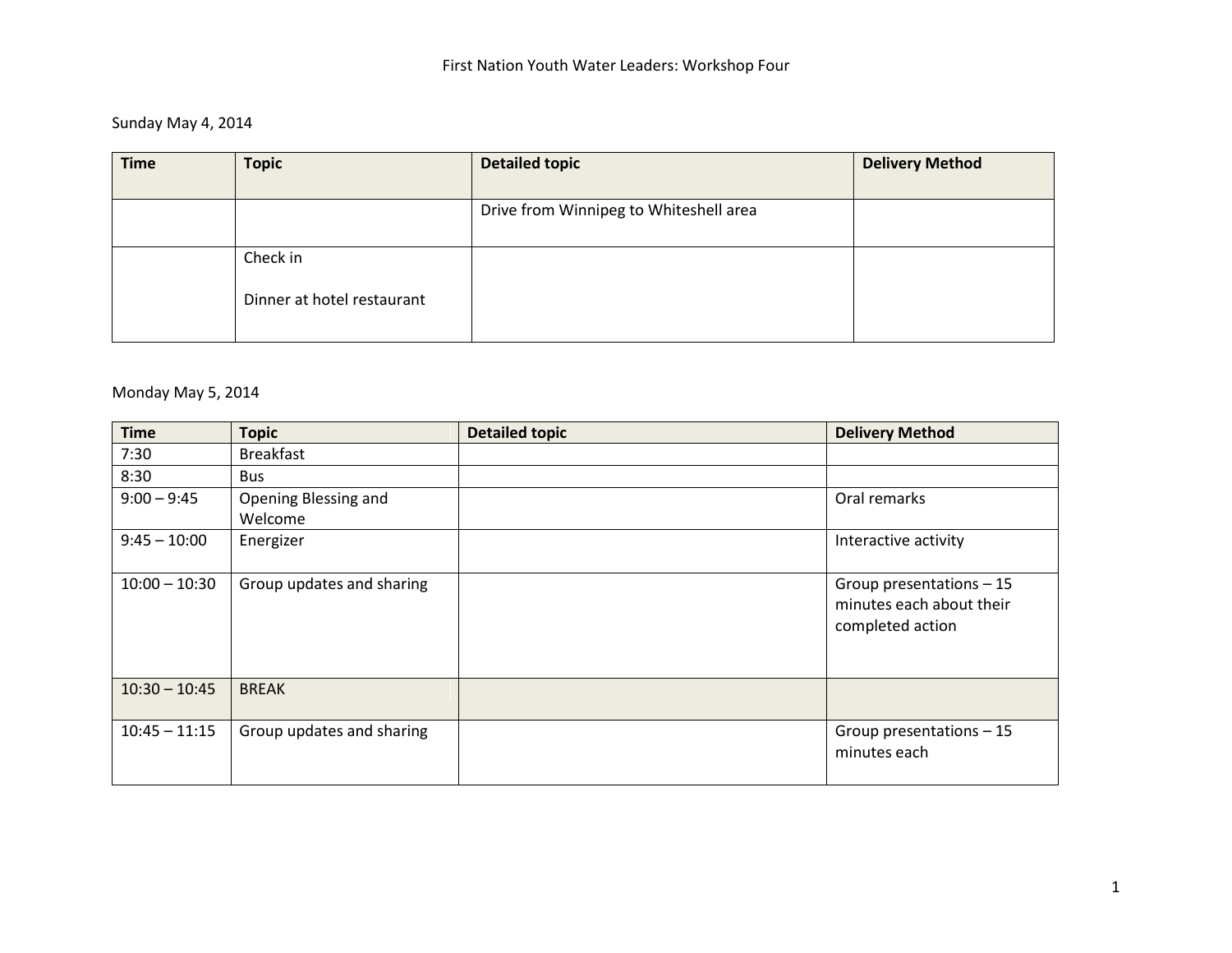| $11:15 - 12:00$  | Lessons Learned                                                                        | If you were to do it all again, what would you keep<br>the same, what would you do differently and<br>why?<br>What 3 things would you tell another group to do<br>or think about if they wanted to take on a similar<br>action? | <b>Facilitated discussions</b>           |
|------------------|----------------------------------------------------------------------------------------|---------------------------------------------------------------------------------------------------------------------------------------------------------------------------------------------------------------------------------|------------------------------------------|
| $12:00 - 1:00$   | <b>LUNCH</b>                                                                           |                                                                                                                                                                                                                                 |                                          |
| $1:00 - 2:30$    | <b>Traditional water stories</b>                                                       | Learning about local traditions and ceremonies                                                                                                                                                                                  |                                          |
| $2:30 - 2:45$    | Teambuilder                                                                            |                                                                                                                                                                                                                                 | Interactive activity                     |
| $2:45 - 3:45$    | The Art of Storytelling &<br><b>Starting Your Final Digital</b><br><b>Story Script</b> | Presentation and Writing Workshop                                                                                                                                                                                               | Presentation, Group /<br>Individual work |
| $3:45 - 5:00$    | Create your final project<br>digital story                                             | Working session                                                                                                                                                                                                                 |                                          |
| $5:00 -$<br>5:30 | Free time                                                                              |                                                                                                                                                                                                                                 |                                          |
| $6:00 - 7:00$    | <b>Dinner</b>                                                                          |                                                                                                                                                                                                                                 |                                          |
| $7:00 - 8:30$    | Pow Wow with the school<br>group                                                       |                                                                                                                                                                                                                                 |                                          |
| 8:30             | Bus back to Hotel                                                                      |                                                                                                                                                                                                                                 |                                          |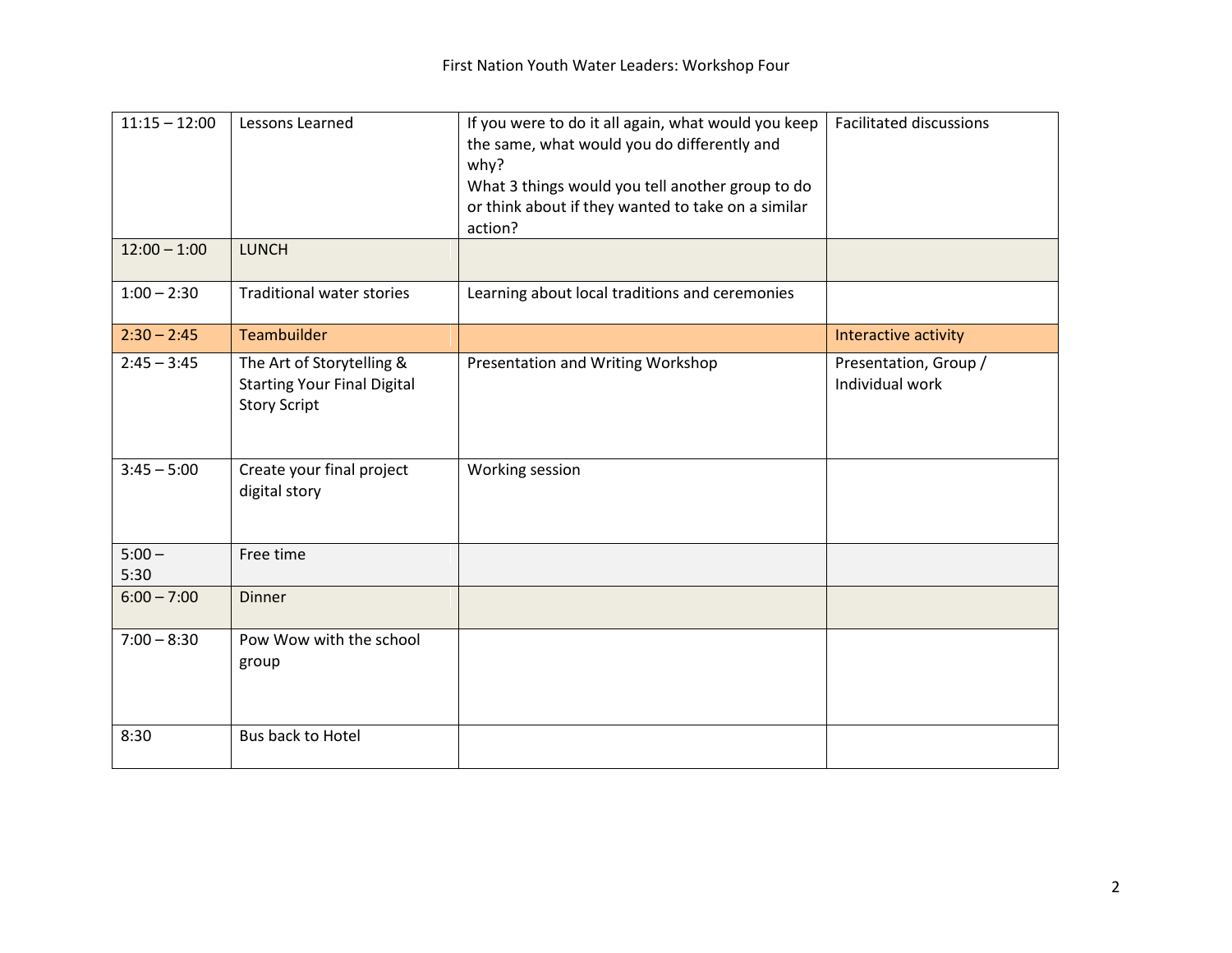## Tuesday May 6, 2014

| <b>Time</b>        | <b>Topic</b>                                      | <b>Detailed topic</b>                                                                                                                                                 | <b>Delivery Method</b>         |
|--------------------|---------------------------------------------------|-----------------------------------------------------------------------------------------------------------------------------------------------------------------------|--------------------------------|
| 7:30               | <b>Breakfast</b>                                  |                                                                                                                                                                       |                                |
| 8:30               | <b>Bus</b>                                        |                                                                                                                                                                       |                                |
| $9:00 - 9:15$      | Energizer                                         |                                                                                                                                                                       | Interactive activity           |
| $9:30 -$<br>10:30  | Putting together the completed action<br>plans    | Coming full circle<br>- Did you achieve what you hoped to?<br>- Comparing goals, budget, etc.to actual<br>spending.<br>- formal next steps resulting from your action | Presentation and group<br>work |
| $10:30 -$<br>10:45 | <b>BREAK</b>                                      |                                                                                                                                                                       |                                |
| $10:45 -$<br>12:00 | Create your final project digital story           | Working session                                                                                                                                                       |                                |
| $12:00 -$<br>1:00  | <b>LUNCH</b>                                      |                                                                                                                                                                       |                                |
| $1:00 - 1:15$      | Icebreaker                                        |                                                                                                                                                                       | Interactive activity           |
| $1:15 - 2:15$      | Water issues in Shoal Lake area, IFN<br>Territory |                                                                                                                                                                       | Presentation and Local Tour    |
| $2:15 - 2:30$      | <b>Teambuilder</b>                                |                                                                                                                                                                       | Interactive activity           |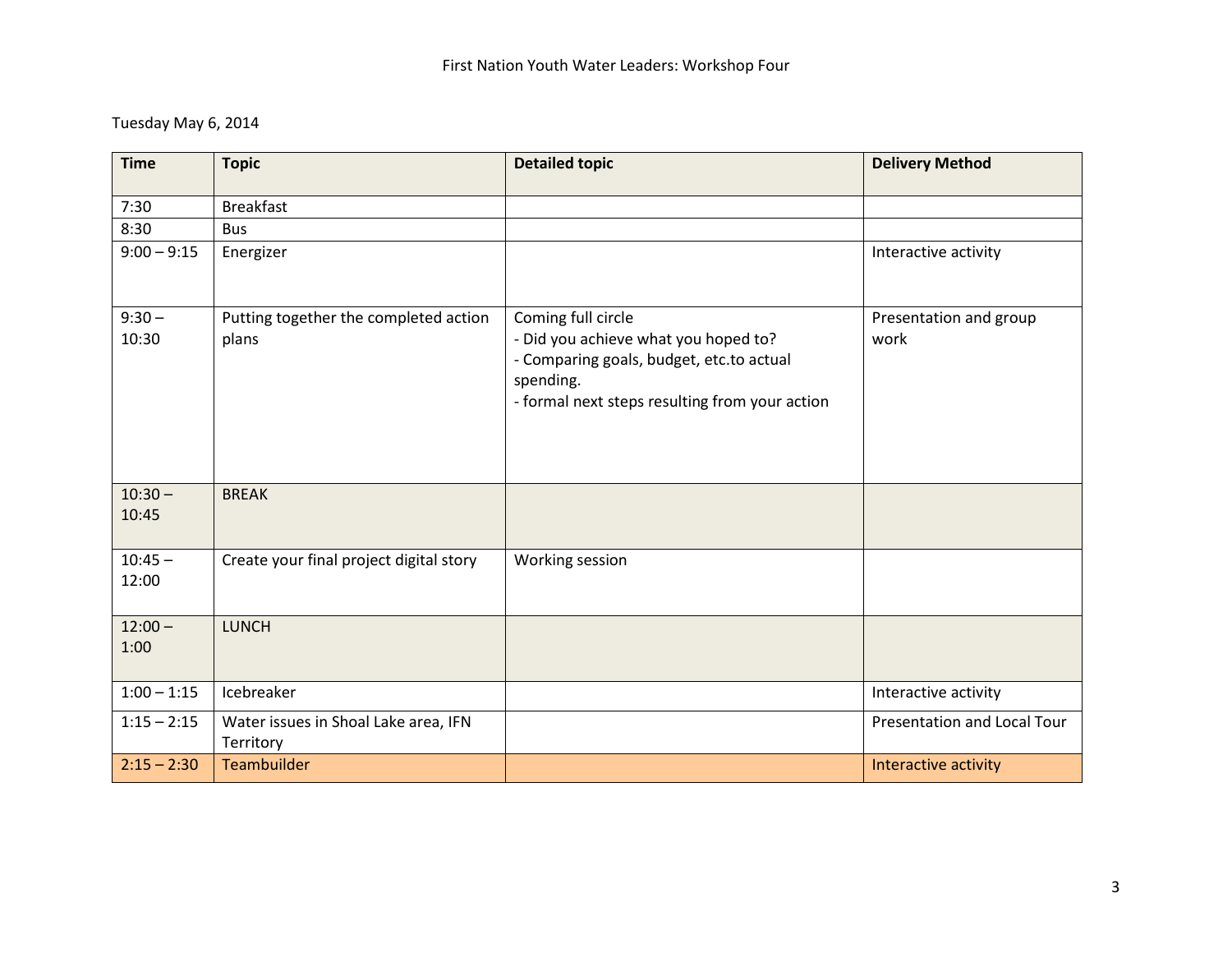| $2:30 - 3:30$    | Continuing leadership in your own<br>community |                                                                                                                                                                            | <b>Presentation and Discussion</b> |
|------------------|------------------------------------------------|----------------------------------------------------------------------------------------------------------------------------------------------------------------------------|------------------------------------|
| $3:30 - 4:30$    | Creating a how-to guide for your action        | If another group of youth from your community<br>or another wanted to recreate your action, what<br>steps would they take? Come up with $6 - 8$<br>steps they should take. |                                    |
| $4:30 - 5:00$    | <b>Overall Project Evaluation</b>              |                                                                                                                                                                            |                                    |
| $5:00 -$<br>6:00 | Free time                                      |                                                                                                                                                                            |                                    |
| $6:00 - 7:00$    | <b>Dinner</b>                                  |                                                                                                                                                                            |                                    |
| $7:00 - 8:30$    | Gym/movie night                                |                                                                                                                                                                            |                                    |
| 8:30             | Bus back to Hotel                              |                                                                                                                                                                            |                                    |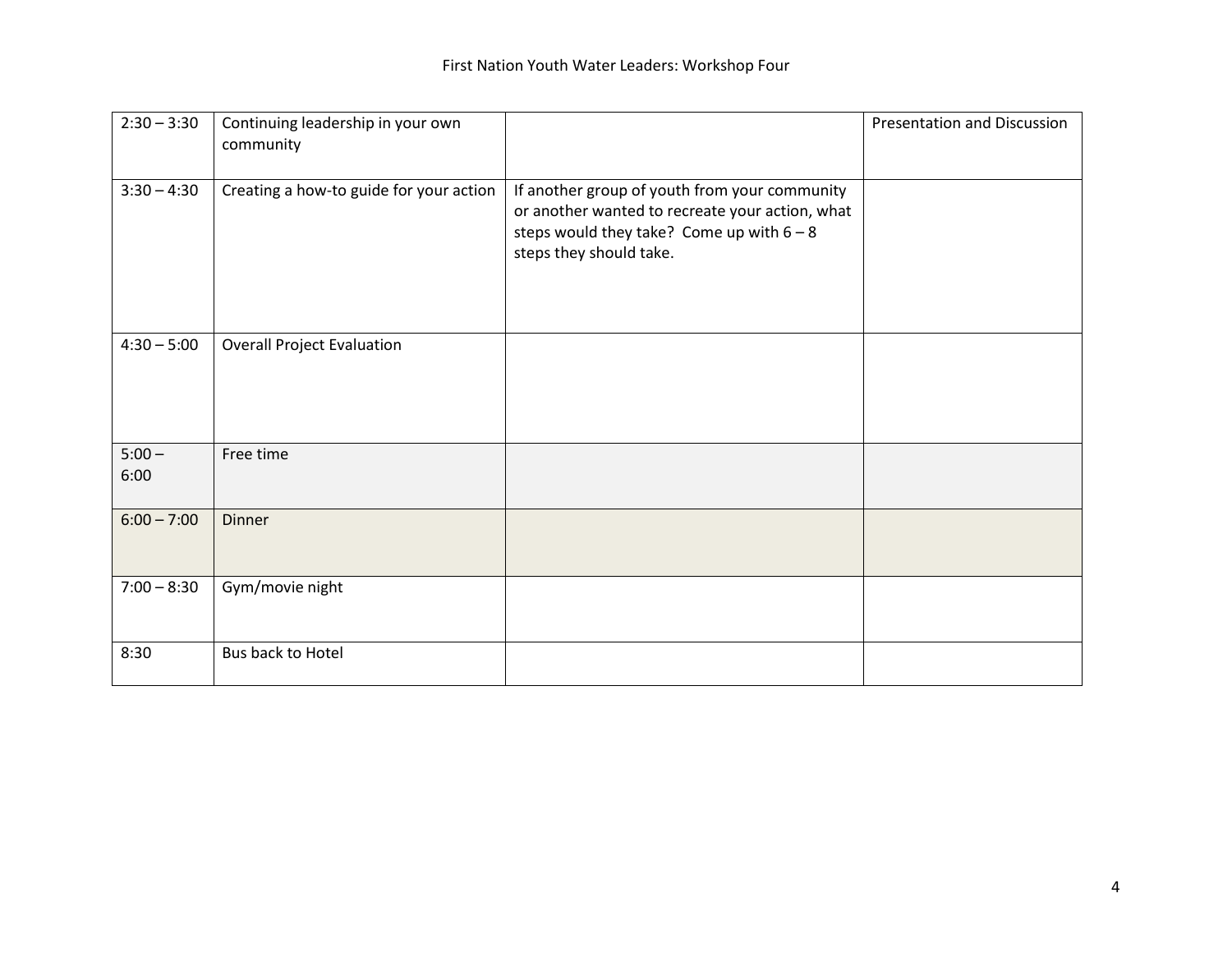## Wednesday May 7, 2014

| <b>Time</b>   | <b>Topic</b>                                                               | <b>Detailed topic</b>                                                      | <b>Delivery Method</b>   |
|---------------|----------------------------------------------------------------------------|----------------------------------------------------------------------------|--------------------------|
| 8:30          | <b>Breakfast</b>                                                           | Note later time for breakfast                                              |                          |
| 9:00          | <b>Bus</b>                                                                 | Note later bus time                                                        |                          |
| $9:00 - 1:00$ | Group Travel: Changes,<br>Challenges and Success in<br>the local watershed | <b>Hatchery Visit</b><br>1-hour Hike                                       | Meet the local water day |
|               |                                                                            |                                                                            |                          |
| $1:00 - 2:00$ | <b>LUNCH</b>                                                               | Pittman's on 44                                                            |                          |
| $2:00 - 3:00$ | <b>Bus to Kenora</b>                                                       | <b>Weather Dependent</b>                                                   |                          |
| 3:00          | <b>Teambuilder</b>                                                         |                                                                            | Interactive activity     |
| $3:00 - 4:30$ | Group Travel: Changes,<br>Challenges and Success in<br>the local watershed | Visit to Kenora                                                            |                          |
| $4:30 - 5:00$ | <b>Next Steps</b>                                                          | What do you commit to yourself to do next<br>to continue as a water leader |                          |
| $5:00 - 6:00$ | Bus back to Shoal Lake                                                     |                                                                            |                          |
| $6:00 - 7:00$ | <b>Dinner</b>                                                              |                                                                            |                          |
| $7:00 - 8:30$ | <b>Fiddling and Jigging</b>                                                |                                                                            |                          |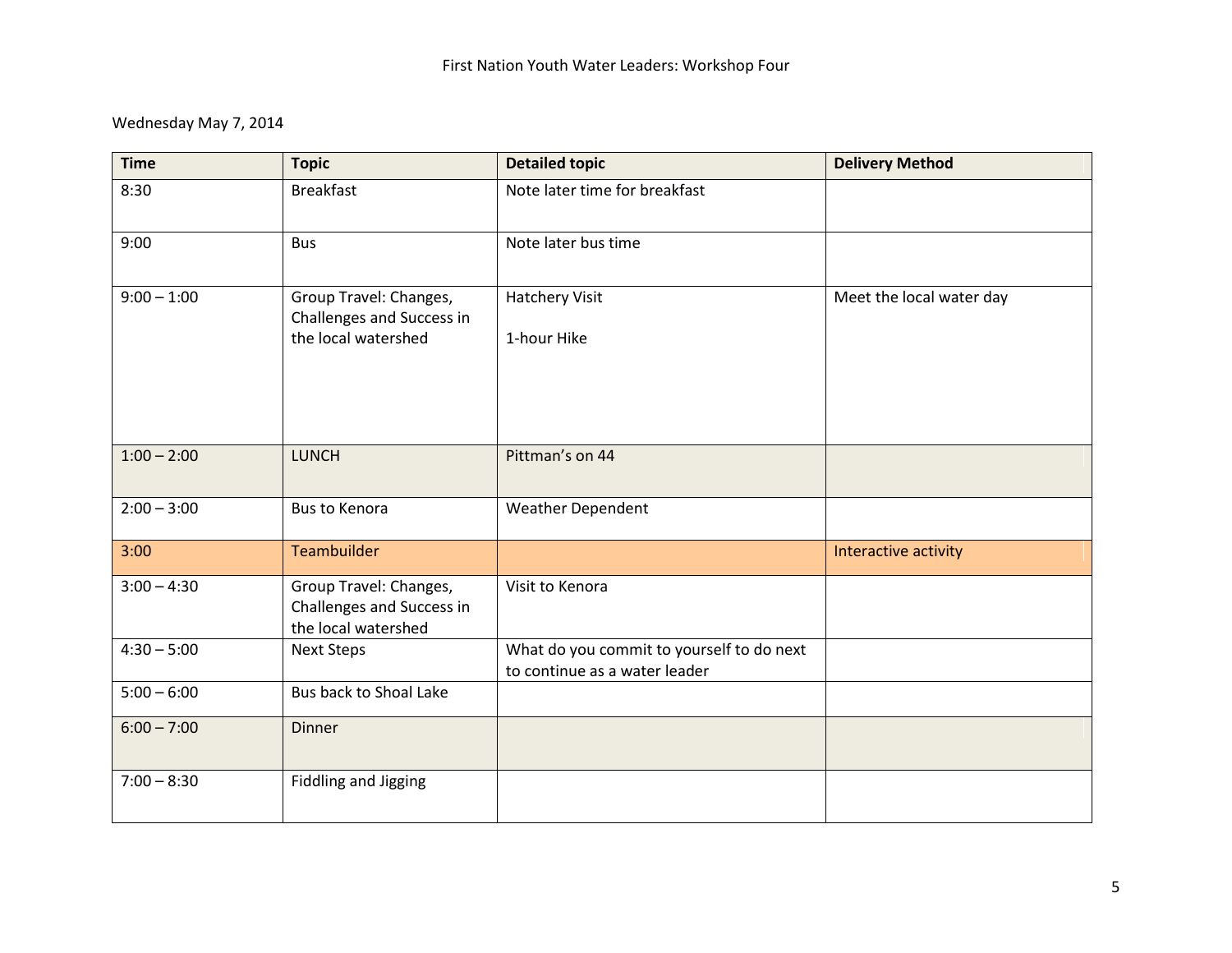### Thursday May 8, 2014

| <b>Time</b>     | <b>Topic</b>                    | <b>Detailed topic</b>                                                                                                                                                                                                                                                                                                     | <b>Delivery Method</b>                          |
|-----------------|---------------------------------|---------------------------------------------------------------------------------------------------------------------------------------------------------------------------------------------------------------------------------------------------------------------------------------------------------------------------|-------------------------------------------------|
| 7:30            | <b>Breakfast</b>                |                                                                                                                                                                                                                                                                                                                           |                                                 |
| 8:30            | <b>Bus</b>                      |                                                                                                                                                                                                                                                                                                                           |                                                 |
| $9:00 - 9:15$   | Energizer                       |                                                                                                                                                                                                                                                                                                                           | Interactive activity                            |
| $9:15 - 10:15$  | <b>Celebrating Your Success</b> | What are other ways to share or disseminate<br>the results of your water action?<br>1. Planning on how you will share about your<br>action at the celebration event (who will<br>speak? Digital stories to highlight).<br>2. How will you celebrate your action at<br>home?<br>3. How can CIER celebrate and support you? | Presentation and/or Brainstorming<br>Group work |
| $10:15 - 10:30$ | <b>BREAK</b>                    |                                                                                                                                                                                                                                                                                                                           |                                                 |
| $10:30 - 12:00$ | H <sub>2</sub> O Create         | Example of what you can do with your water<br>leadership skills after high school                                                                                                                                                                                                                                         | Presentation                                    |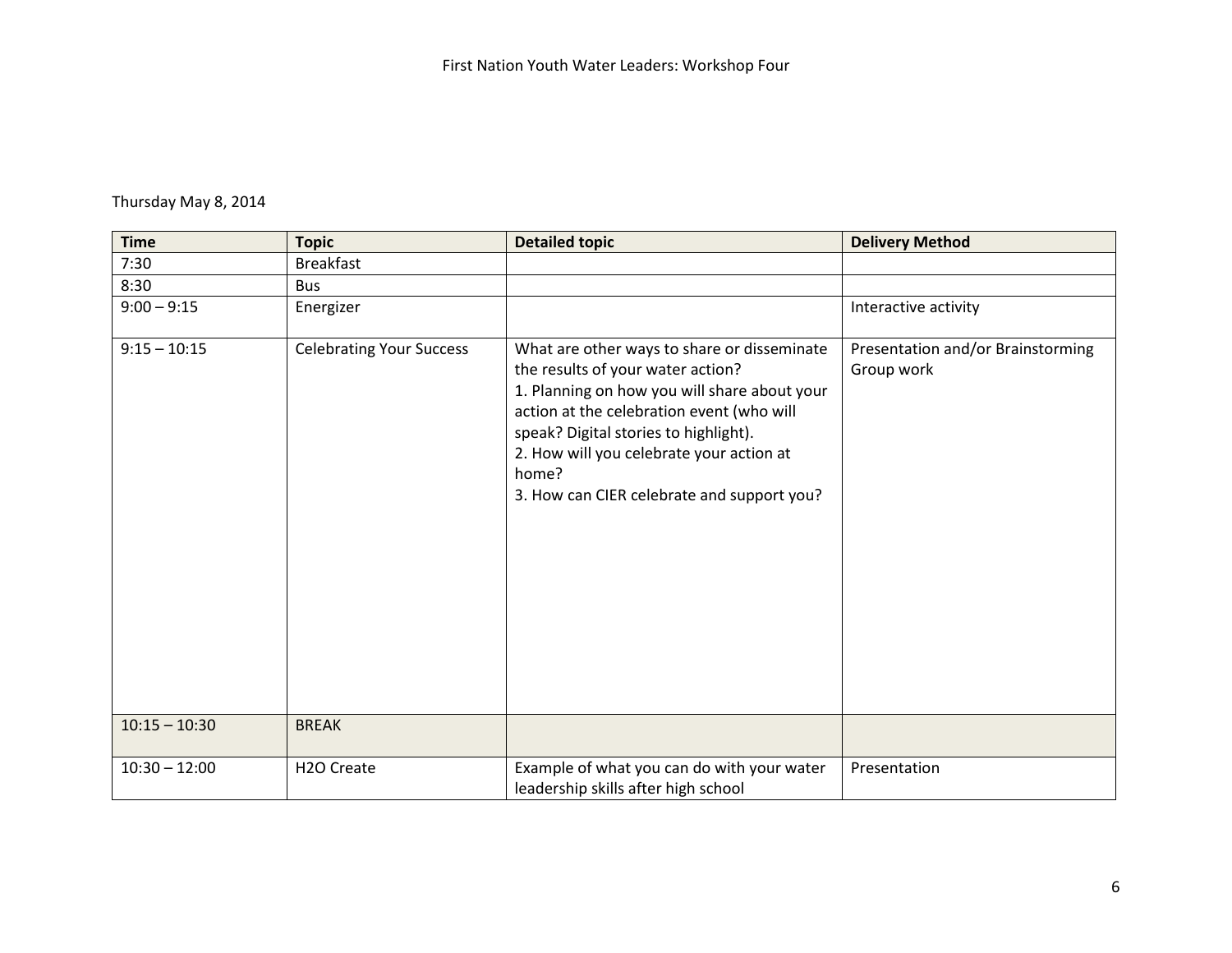| $12:00 - 1:00$   | <b>LUNCH</b>                                 |                                                                      |                      |
|------------------|----------------------------------------------|----------------------------------------------------------------------|----------------------|
| $1:00 - 1:15$    | Icebreaker                                   |                                                                      | Interactive activity |
| $1:15 - 2:15$    | <b>Water Monitoring 101</b>                  | Learning how and why we monitor our water                            |                      |
| $2:15 - 2:30$    | <b>Teambuilder</b>                           |                                                                      | Interactive activity |
| $2:30 - 3:30$    | Challenges in the Hudson<br><b>Bay Basin</b> |                                                                      | Presentation         |
| $3:30 - 5:00$    | <b>Final Digital Story session</b>           | Time to complete your stories for our<br>screening tomorrow morning. |                      |
| $5:00 -$<br>6:00 | Free time                                    |                                                                      |                      |
| $6:00 - 7:00$    | <b>Dinner</b>                                |                                                                      |                      |
| $7:00 - 8:30$    |                                              |                                                                      |                      |
|                  |                                              |                                                                      |                      |

### Friday May 9, 2014

| <b>Time</b>     | <b>Topic</b>                   | <b>Detailed topic</b> | <b>Delivery Method</b> |
|-----------------|--------------------------------|-----------------------|------------------------|
| 7:30            | <b>Breakfast</b>               |                       |                        |
| 8:30            | <b>Bus</b>                     |                       |                        |
| $9:15 - 10:15$  | <b>Digital Story Screening</b> |                       |                        |
| $10:15 - 10:30$ | Workshop 4 Evaluation          |                       |                        |
| $10:30 - 10:45$ | <b>BREAK</b>                   |                       |                        |